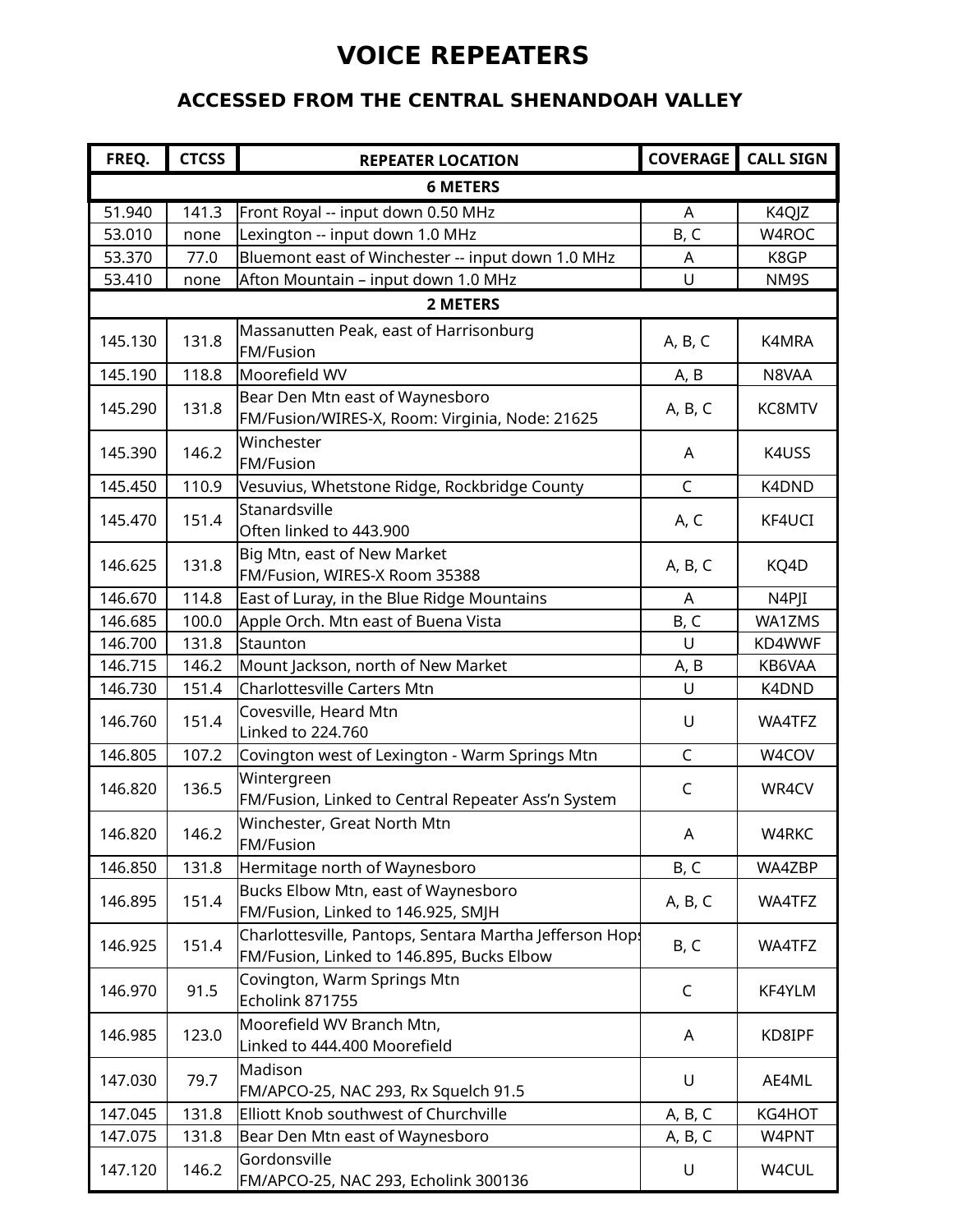# **VOICE REPEATERS**

| FREQ.   | <b>CTCSS</b>     | <b>REPEATER LOCATION</b>                                   |                | <b>COVERAGE</b> CALL SIGN |  |  |  |  |
|---------|------------------|------------------------------------------------------------|----------------|---------------------------|--|--|--|--|
|         | 2 METERS (CONT.) |                                                            |                |                           |  |  |  |  |
| 147.165 | 167.9            | Warrenton<br>Echolink 883791                               | A              | W4VA                      |  |  |  |  |
| 147.180 | 100.0            | Monterey VA<br>Normally linked to 444.775(?)               | $\cup$         | WD4ITN                    |  |  |  |  |
| 147.225 | 131.8            | Little North Mountain, west of Harrisonburg                | A, B, C        | K4KLH                     |  |  |  |  |
| 147.285 | 103.5            | Spruce Knob, WV<br>HAMTALK Link System                     | A, B, C        | N8HON                     |  |  |  |  |
| 147.300 | 146.2            | <b>Bluemont east of Winchester</b>                         | A, B           | WA4TSC                    |  |  |  |  |
| 147.315 | 131.8            | Basye, Great North Mountain<br>FM, may also be Fusion      | A              | K4MRA                     |  |  |  |  |
| 147.330 | 100.0            | Rockbridge, east of Buena Vista<br>Linked to 444.150 (?)   | B, C           | W4NNK                     |  |  |  |  |
| 147.345 | none             | Franklin WV                                                | A, B           | KC8FPC                    |  |  |  |  |
| 147.360 | none             | SW of Stuarts Draft                                        | B, C           | KB4OLM                    |  |  |  |  |
|         |                  | 1.25 METERS                                                |                |                           |  |  |  |  |
| 224.180 | 100.0            | Apple Orchard Mtn east of Buena Vista                      | B, C           | WA1ZMS                    |  |  |  |  |
| 224.280 | 100.0            | Linden near Front Royal                                    | A              | N8RAT                     |  |  |  |  |
| 224.300 | 131.8            | Elliott Knob southwest of Churchville                      | U              | KG4HOT                    |  |  |  |  |
| 224.500 | 141.3            | Bayse, Great North Mtn                                     | U              | KK4PH                     |  |  |  |  |
| 224.580 | 136.5            | Charlottesville, Carters Mtn                               | $\overline{C}$ | KG4HOT                    |  |  |  |  |
| 224.760 | 151.4            | Covesville, Heard Mountain linked to 146.760               | $\cup$         | WA4TFZ                    |  |  |  |  |
|         |                  | <b>70 CENTIMETERS</b>                                      |                |                           |  |  |  |  |
| 442.075 | 151.4            | Charlottesville, Carters Mtn<br>Linked to 444.775          | C              | KF4UCI                    |  |  |  |  |
| 442.225 | 131.8            | Louisa                                                     | $\mathsf{C}$   | KD4OUZ                    |  |  |  |  |
| 442.350 | 123.0            | Linden, east of Front Royal                                | A              | N3UR                      |  |  |  |  |
| 442.400 | 127.3            | Moorefield WV                                              | A, B           | K7SOB                     |  |  |  |  |
| 442.475 | 77.0             | Maurertown, Shenandoah County<br>Linked to repeaters in MD | U              | N3UHD                     |  |  |  |  |
| 442.500 | 123.0            | Between Moorefield and Romney<br>Link System A             | A              | N8RAT                     |  |  |  |  |
| 442.600 | 141.3            | Winchester<br><b>FM/Fusion</b>                             | A              | NM4CC                     |  |  |  |  |
| 442.650 | 100.0            | Bedford, west of Amherst, Apple Orchard Mtn                | U              | WA1ZMS                    |  |  |  |  |
| 442.725 | 107.2            | Front Royal, High Knob Mtn<br>NERA Link System             | U              | NO <sub>4</sub> N         |  |  |  |  |
| 443.250 | 107.2            | Fork Mtn, Culpeper<br>NERA Link System                     | U              | WA3KOK                    |  |  |  |  |
| 443.350 | 203.5            | Big Mountain, east of New Market<br><b>FM/Fusion</b>       | $\cup$         | KQ4D                      |  |  |  |  |
| 443.800 | 100.0            | Buena Vista - Apple Orchard Mtn                            | U              | WA1FEI                    |  |  |  |  |
| 443.900 | 151.4            | Snow Mtn SE of Stanardsville<br>Link to 145.470            | U              | KF4UCI                    |  |  |  |  |